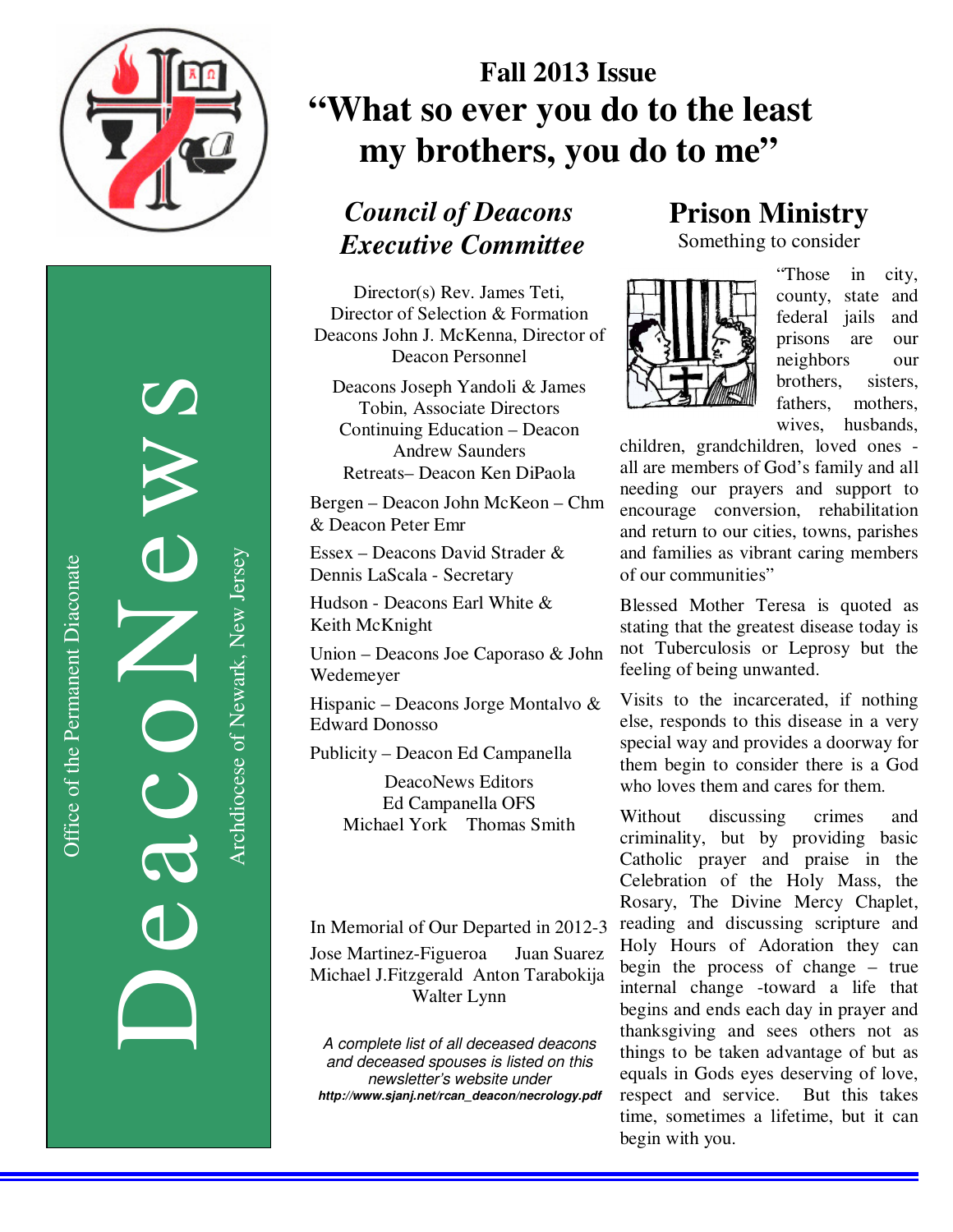#### *Prison Ministry continued from page 1*

The opportunities to serve in this rewarding ministry are vast and most require background investigations. The commitment can be monthly or weekly and the rewards are immense though in many ways not obvious. There isn't a visit that does not leave you with a sense that in some small way you have reached a heart yearning for peace.

Refer to the Archdiocesan 2013 Almanac page 179 and 180 for all the locations and persons involved for any interest this discussion may have cultivated in your heart.

 **O Sacred Lord of ancient Israel, who showed Yourself to Moses in the burning bush, and who gave him the holy law on Sinai Mountain, come, stretch out your mighty hand to set free from the bondage of sin: all the incarcerated, their captors, and those who minister to them, so we may all inherit the joy of your vision for all eternity, through your Son** 

**Our Lord Jesus Christ.** 

What so ever you do to the least of my brothers you do to me.

#### *Continuing Education*  **Evangelization Resources for Deacons**

Deacon Andrew Saunders has prepared our next Diaconate Continuing Education session. It will be at 7:30 pm Thursday, 0ctober 3, 2013 in the Archdiocesan Center. The evening will begin with evening prayer.Our presenter is Liliana Soto-Cabrera*,* Diocesan Coordinator, Office for Evangelization.

Join us as we go beyond programs into the heart of evangelization in the parish setting. Mrs. Soto-Cabrera's extensive experience in guiding parish teams toward a greater experience of evangelization will help you to be the catalyst for change at your parish. The

#### **DeacoNews Fall 2013 Issue http://sjanj.net/rcan\_deacon Archdiocese of Newark**

Office for Evangelization uses as its structure eight working committees to bring about evangelization efforts throughout the Archdiocese. Mrs. Soto-Cabrera will elaborate upon these partnership committees and reveal how every parish is unique and how you can evaluate your parish community and determine the best way to bring renewal. The numerous resources of the Office will be on display this evening, and will be explained throughout her presentation. All Deacons and their wives are invited after the presentation to schedule a meeting that can provide them with a personalized plan of action for the individual needs of the parish.

### *Retreat News*

The San Alfonzo Deacon retreat is set for October 4th 5th and 6th. Rev. Msgr. McCarren, Associate Professor of Systematic Theology and spiritual director at Immaculate Conception Seminary

Cost: \$100.00 or \$75.00 if paid in advance (Send check payable to Archdiocese of Newark, Attention: Deacon John McKenna by September 15, 2013)

#### *THE TRANSITUS of St. Francis of Assisi*  October 4, 2013 7PM

Our Lady of Assumption in Wood-Ridge This ritual remembers the passing of Francis from this life to that with God. The Transitus Remembrance



will begin at 7PM. As a Franciscan parish we would like to see as many deacons as possible attend, as we all know Francis was a deacon.

The friary is located at 143 First Street Wood-Ridge, NJ 07075 and the church

is on the corner of 2nd St. and Main Ave. All are invited and should bring their albs and white stoles for this event.

For further information please contact Deacon Francis Materia via E-Mail wrhs70@aol.com or 551-486-0344

## *Class of 2016 Lector Installation*

The 2016 Diaconate Formation class will have its Lector Installation on October 14, 2013, 7:30 pm, at Our Lady of the Lake. 32 Lakeside Ave, Verona, NJ 07044 (973) 239-5696. Let us show our support to this upand-coming class of men by attending this important step on their faith journey

## *Deacon's Wives & Widows Day of Renewal*

By Peg O'Neill



On October 26 a day of renewal will be presented at Mt. St. Mary's House of Prayer, 1651 Us Highway 22 Watchung, NJ 07069-6501 RSVP to Peg O'Neil at 973-376-4486

### *Deacon Anton Tarabokija Ordained February 3, 1979*

67, of Cliffside Park, N.J., entered eternal life on July 27, 2013. A Funeral Mass was concelebrated on Thursday, Aug. 1, 2013, at 10:30 a.m. at St. John the Baptist Church. Entombment followed at Fairview Mausoleum, Fairview, N.J. Deacon

2